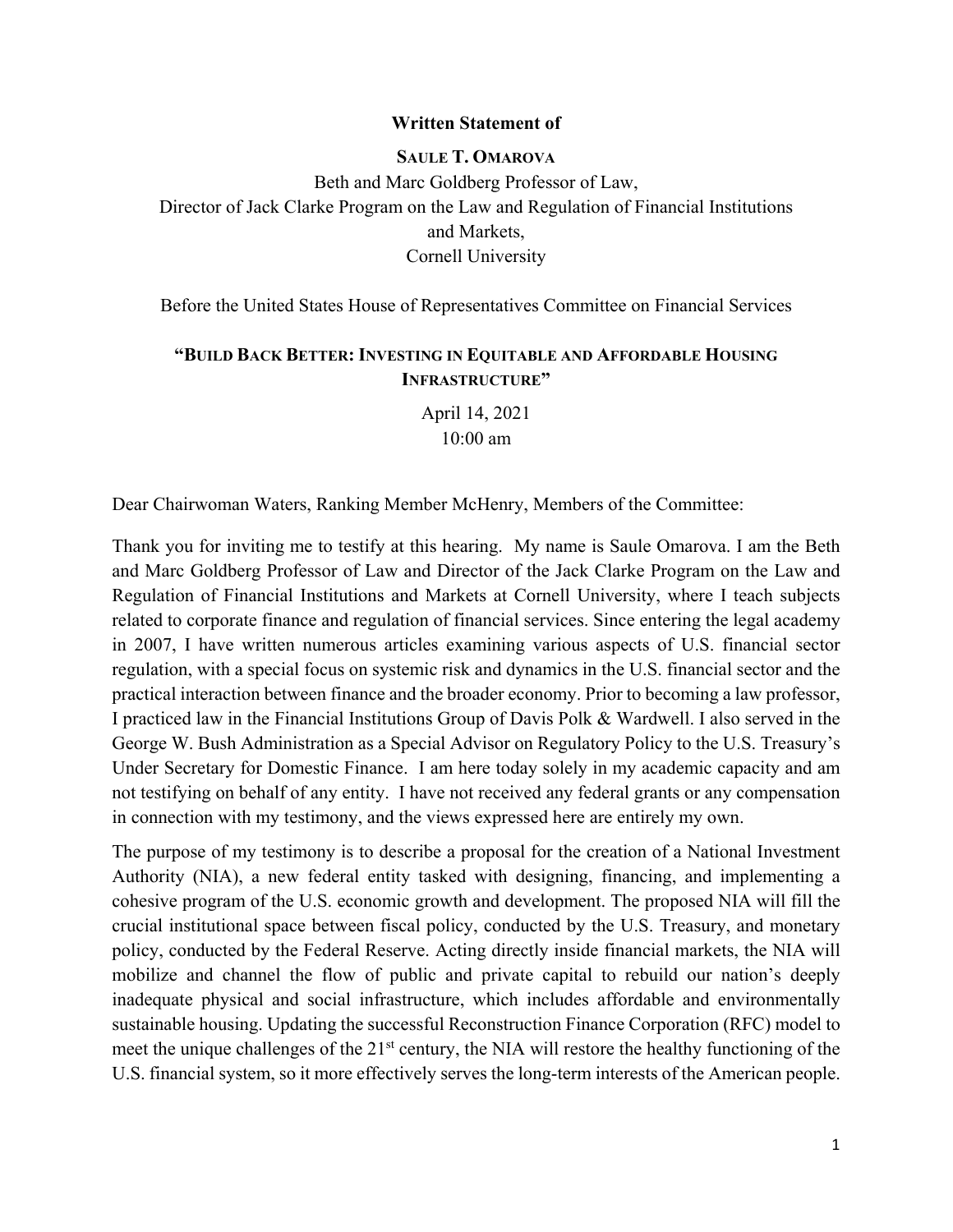More comprehensive summaries of the NIA proposal are provided in (1) the report entitled "The Climate Case for a National Investment Authority," attached as **Appendix A**; (2) the memorandum entitled "A National Investment Authority: Financing America's Future," attached as **Appendix B**; and (3) the issue brief entitled "Why We Need a National Investment Authority," attached as **Appendix C** hereto.

In this written statement, I will take a broader look at a few overarching themes that deserve the Committee's special attention. For reasons presented below, I urge the Committee to take the lead in establishing the NIA as the core institutional tool for guiding and managing the process of postpandemic economic recovery and transformation.

#### **I. WHY WE NEED A NATIONAL INVESTMENT AUTHORITY: THE MISSING ELEMENT IN THE U.S. FINANCIAL INFRASTRUCTURE**

Affordable housing is a vital, indeed indispensable, component of the national infrastructure.<sup>1</sup> Investment in affordable housing is therefore a key component of the nationwide infrastructure investment program. This is particularly evident and urgent in the context of the post-pandemic economic recovery and reconstruction challenges we are facing today. The COVID pandemic has aptly demonstrated both how critical housing access and conditions are to human health and safety and how deeply these issues are intertwined with the broader problems of racial and socioeconomic inequality in the United States.<sup>2</sup> Unsurprisingly, the most vulnerable segments of the U.S. population—especially low-income racial and ethnic minority households—shouldered the disproportionately high share of crisis-induced evictions, foreclosures, and other housing hardships.<sup>3</sup> As the country is beginning its post-COVID rebuilding process, remedying these longstanding structural problems in the housing sector must be one of our core political and economic priorities.

Financing is at the core of these problems. Recognizing this fact, the Biden Administration called on Congress to invest \$213 billion to build, preserve, and retrofit more than a million affordable, accessible, and energy-efficient housing units.<sup>4</sup> As part of a sweeping package of infrastructurefinance measures, proposed in "The American Jobs Plan," this type of investment commitment would be a powerful start of a much-needed program of economic recovery and growth.<sup>5</sup>

It is critically important, however, to supplement this broad commitment with a concrete plan to build an institutional platform for implementing the program on an ongoing basis and in a manner that truly serves the interests of the American people. Without such a dedicated public platform, there is a very real danger that large financial intermediaries—Wall Street banks, private equity funds, investment consultants, etc.—would hijack the process, subverting the federal resources toward uses disproportionally benefitting them and their powerful clients.<sup>6</sup> Given the unprecedented cluster of challenges facing the United States today—global pandemics, climate change, extreme socio-economic and racial inequality, erosion of domestic industrial capacity and global competitiveness, to name a few—allowing this to happen is simply not an option.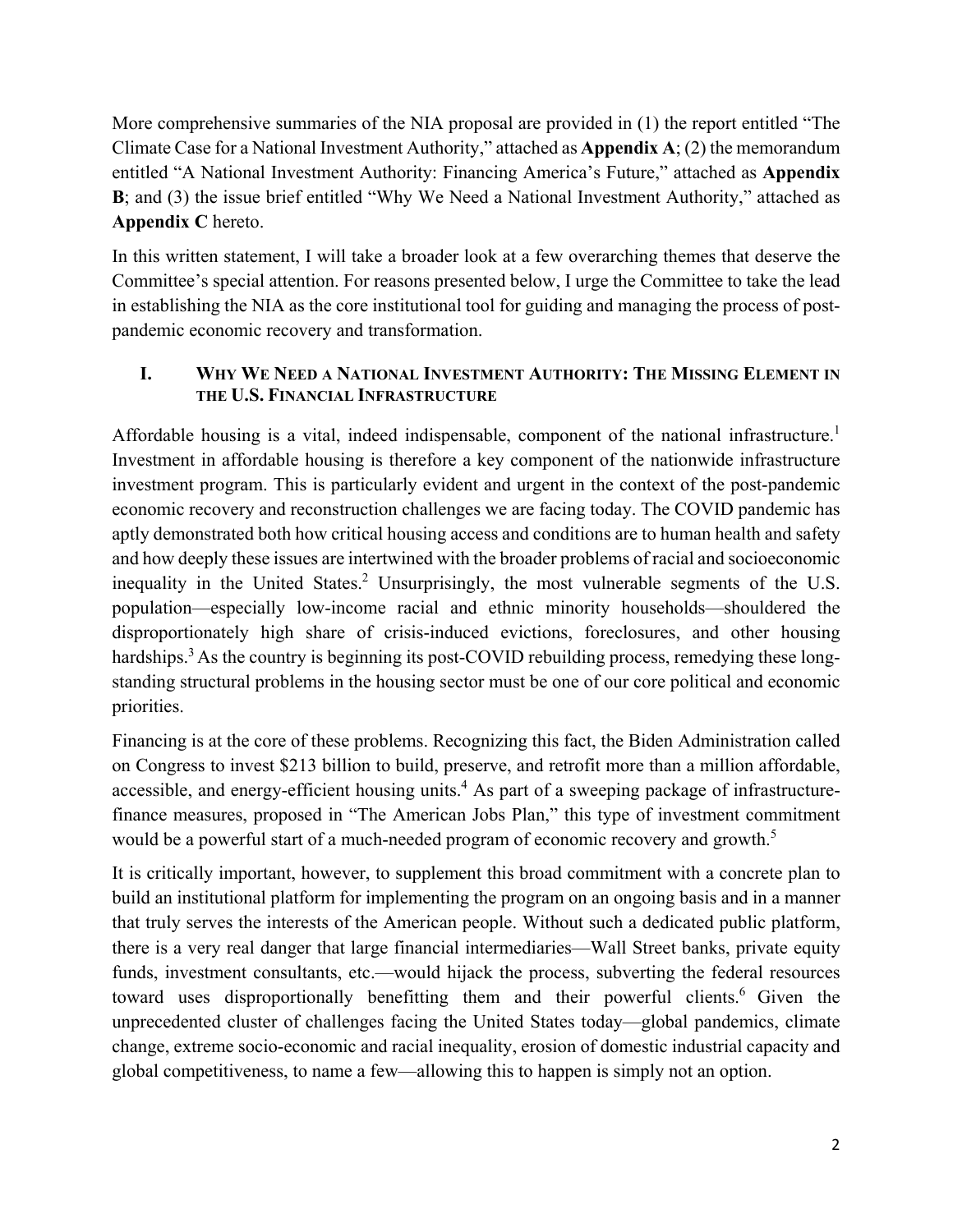This is not an ideological issue; it is a practical imperative. A massive nationwide shift towards a sustainable, inclusive, and dynamic 21st-century economy requires not only tremendous commitment of public resources but, just as importantly, public leadership and coordination.<sup>7</sup> It is a fundamentally political undertaking, which involves making explicit distributional choices and using governmental powers to turn them into reality. To do it right, we need a well-designed institutional base: a federal entity with democratic accountability, broad legal authority, and inhouse capacity to identify long-term economic development goals, translate them into specific investment priorities, and finance and actively implement these priorities in practice.<sup>8</sup>

We currently don't have such an institution. The last entity of this kind in the last hundred years of American history was the New Deal era's Reconstruction Finance Corporation (RFC).<sup>9</sup> Established in 1932, the RFC played a pivotal role in leading the country out of the Great Depression. As the federal government's principal financing arm, the RFC systematically supplied massive amounts of credit and equity capital to banks, big and small businesses, and public agencies at a time when private credit was scarce. Among other things, the RFC was the parentinstitution that established the Federal National Mortgage Association (Fannie Mae), effectively creating the national market for home mortgage loans we have to this day.10 During World War II, the RFC also operated multiple subsidiary-corporations that funded the development and production of strategic materials and military goods essential to the war effort. The RFC was terminated in 1953, but many of its former subsidiaries—including Fannie Mae, the Small Business Administration, the Export-Import Bank, and the Commodity Credit Corporation continue to play an important role in the U.S. economy.<sup>11</sup>

For many decades, the RFC legacy was largely forgotten, as American policy discourse grew increasingly myopic in its denial of public actors' catalytic role in ostensibly private financial markets. The traumatic experience of the COVID-19 pandemic, however, has led various scholars and public intellectuals to call for the creation of a "modern RFC."12 The National Investment Authority (NIA) proposal I have been working on for the past several years is by far the most advanced institutional proposal that answers this call.<sup>13</sup>

The NIA is envisioned as a revised and updated version of the RFC, a permanent federal financial institution with an explicit mandate to mobilize and channel public and private capital into a coordinated program of America's economic recovery and growth. Like the RFC, the NIA would act directly within financial markets—only, this time, it would deliberately and systematically seek to correct the deep structural roots of racial, economic, and environmental injustice and inequality.

Neither the U.S. Department of the Treasury (the Treasury) nor the Federal Reserve System (the Federal Reserve, or the Fed)—the two principal pillars of our country's public finance system are properly equipped or able to perform this task.<sup>14</sup> This void in our federal institutional structure is particularly visible during systemic financial or economic crises, when the Treasury and the Fed are forced to take actions that are either inconsistent with their legal mandates or exceed their institutional capabilities, or both.<sup>15</sup> An abrupt, emergency-driven obliteration of established policy boundaries and agency roles, in turn, fundamentally undermines the efficacy and political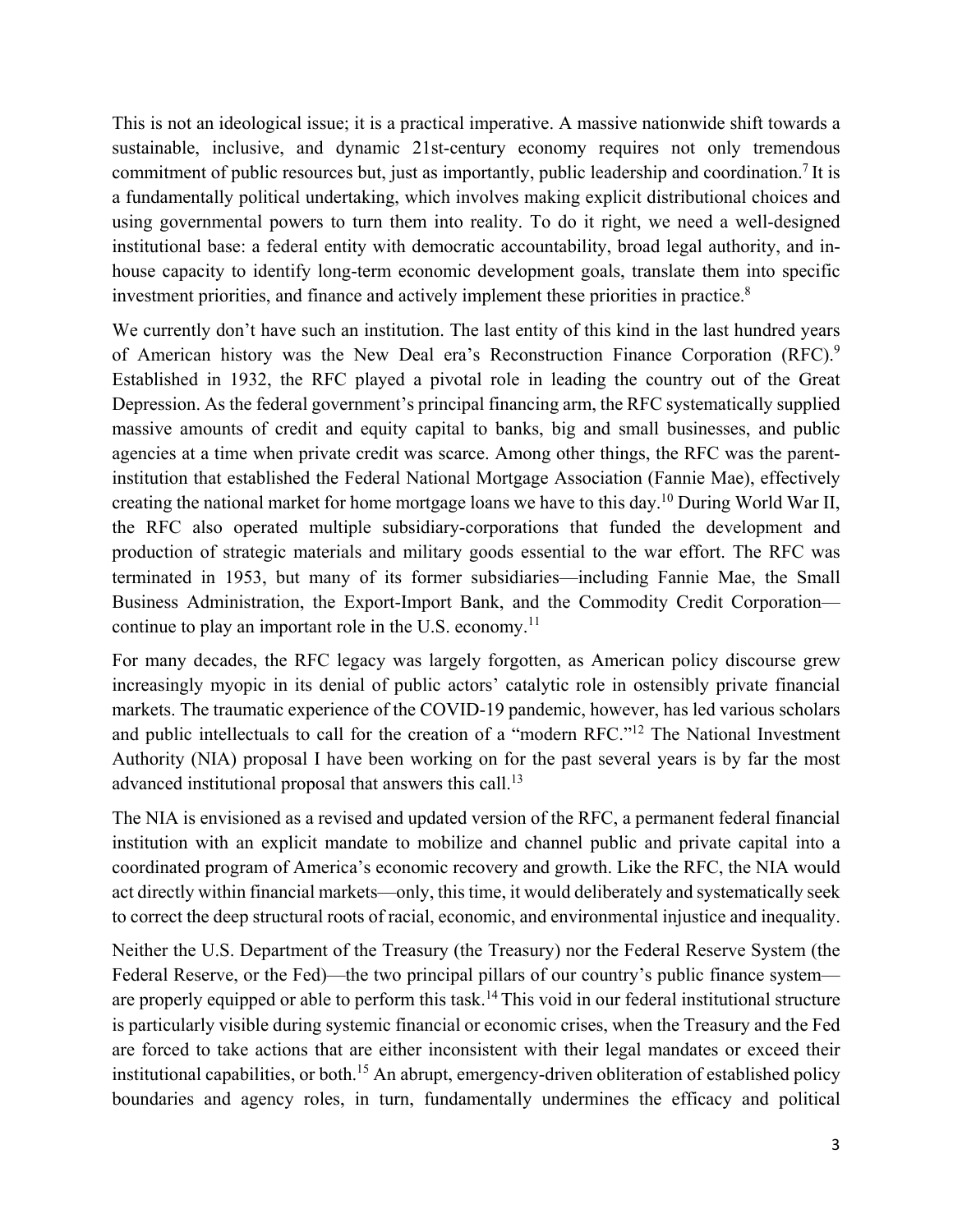legitimacy of the federal crisis response. Thus, both in the financial crisis of 2008 and during the recent COVID-19 pandemic, the Treasury and the Fed, charged with administering emergency financial assistance programs (often colloquially referred to as "bailouts"), outsourced the actual management of federal funds to large private asset managers like Blackrock and State Street.<sup>16</sup> This deeply problematic pattern, with its built-in conflicts of interest, creates ample opportunities for the systematic misallocation of public funds to the disproportionate benefit of certain special interests.17 In the long run, the recurring use of this "solution" is bound to undermine public trust in the federal government.

Having an independent but democratically accountable public agency with the technical expertise to perform these core investment management functions would help to avoid these problems. The NIA is proposed as precisely this kind of an expert public investment manager, with a broad range of tools for mobilizing and directing financial resources into the real, i.e., non-financial, economy. The NIA would be the strong institutional "muscle" that the U.S. government needs not only to respond to crises, but also to support the balanced growth and structural resiliency of the national economy on an ongoing basis. The NIA's financial-market operations would supplement both the Treasury's and the Fed's policies and actions, thus critically enhancing the efficiency of the federal system of public finance. Accordingly, the NIA's operations would fall directly within the oversight jurisdiction of the U.S. House of Representatives Committee on Financial Services.

## **II. THE NATIONAL INVESTMENT AUTHORITY: AN OVERVIEW OF THE PROPOSAL**

The NIA proposal is described in greater detail in the materials attached to this written statement as Appendices A-C. Below is a brief summary highlighting the NIA's key design features.

## **A. Core Mandate**

The NIA's core mandate would be to formulate and implement a cohesive national strategy of long-term economic reconstruction and development. As stated above, there is currently no federal entity with the legal mandate, expertise, and resources to carry out this crucial task.

The NIA would operate directly in financial markets. Functionally situated between the Treasury and the Federal Reserve, the NIA would be the primary federal authority in charge of coordinating and overseeing ongoing investments in critical public infrastructure and socially inclusive and environmentally sustainable economic growth. It would serve as a separate institutional base from which to conduct a more targeted allocation of "patient" public and private capital toward specific economic activities and projects likely to strengthen the U.S. domestic manufacturing base and technological capacity, create well-paying and stable American jobs, accelerate the economy-wide shift to clean energy, revitalize and rebuild disadvantaged communities and neighborhoods, and produce many other public benefits that are not currently produced at the scale America needs.

#### **B. Organizational Structure**

The NIA would be structured as a 3-tier ecosystem (structurally somewhat similar to the Federal Reserve System), comprising—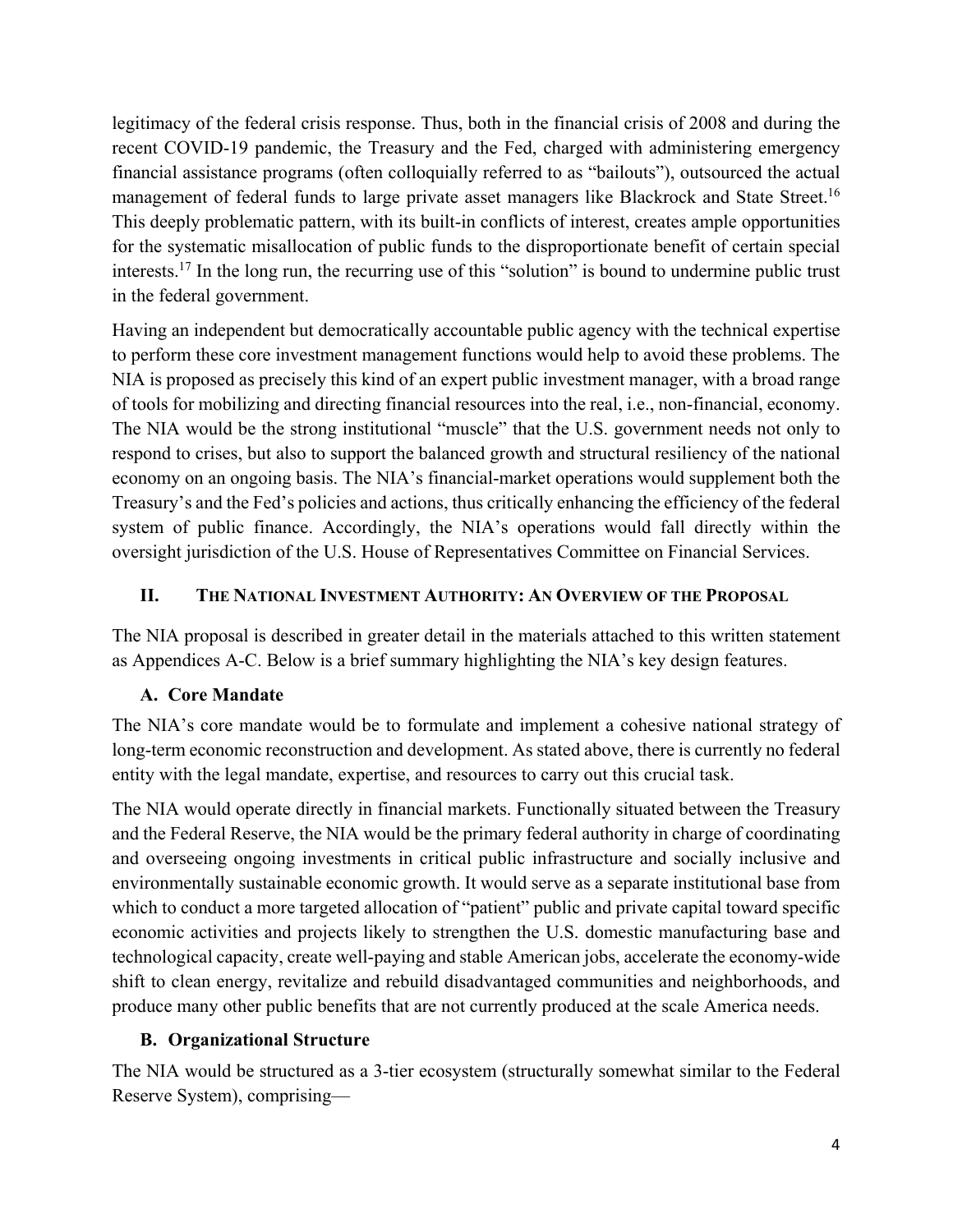- 1) NIA Governing Board;
- 2) NIA operating subsidiaries (the NIB and the NCMC); and
- 3) NIA regional offices.

The NIA Governing Board (the NIA Board) would be an independent federal agency, whose members are appointed by the President with Congressional approval for sufficiently long terms and guaranteed a high degree of decision-making autonomy. The NIA Board members would be selected based on their experience and expertise in finance, environmental science, engineering, urban planning, labor relations, law, community organizing, and so forth. The NIA Board would be the democratically accountable body in charge of (i) identifying and continuously updating key national economic priorities; and (ii) formulating a cohesive economy-wide investment strategy the National Investment Strategy—in line with those priorities.

The NIA Board would oversee and supervise the NIA operating subsidiaries—the National Infrastructure Bank (NIB) and the National Capital Management Corporation (NCMC, or "Nicky Mac")—federally-chartered government-owned corporations, through which the NIA would conduct all of its financial market operations.

Initially financed through Congressional appropriation, these NIA operating subsidiaries would implement the National Investment Strategy, by mobilizing and channeling public and private finance into large-scale critical public infrastructure projects. These would include not only traditional physical infrastructure (like roads and bridges) but also affordable housing, public transit and broadband systems, cutting-edge clean energy and manufacturing facilities, climate change mitigation solutions, and so on.

The NIA's regional offices would function as local hubs of the NIA system. They would play a critical role in ensuring continuous community input in, and democratic bottom-up support for, the NIA's National Investment Strategy. The NIA's regional offices would work closely with local communities, businesses, and public authorities on region-specific infrastructural needs and plans. They would also coordinate their activities with the corresponding regional Federal Reserve Banks, in order to guarantee geographically balanced and equitable distribution of financial flows necessary to support clean economic growth throughout the country.

It would be important to ensure that the NIA's regional offices are established in such numbers and in such locations as necessary and appropriate in order to connect the NIA's decisions and actions to every community across America, in a direct and meaningful way. To fulfill its mandate, the NIA would need to be structured and run as a truly democratic, broadly representative, publicly accessible and accountable body. The NIA's regional offices would be the direct embodiments of these principles.

## **C. Principal Functions**

The NIA is not meant to replace direct fiscal spending on public infrastructure; nor is it intended to compete in private markets for investment opportunities that already attract sufficient private funding. The NIA would target investments in publicly beneficial projects that do not typically get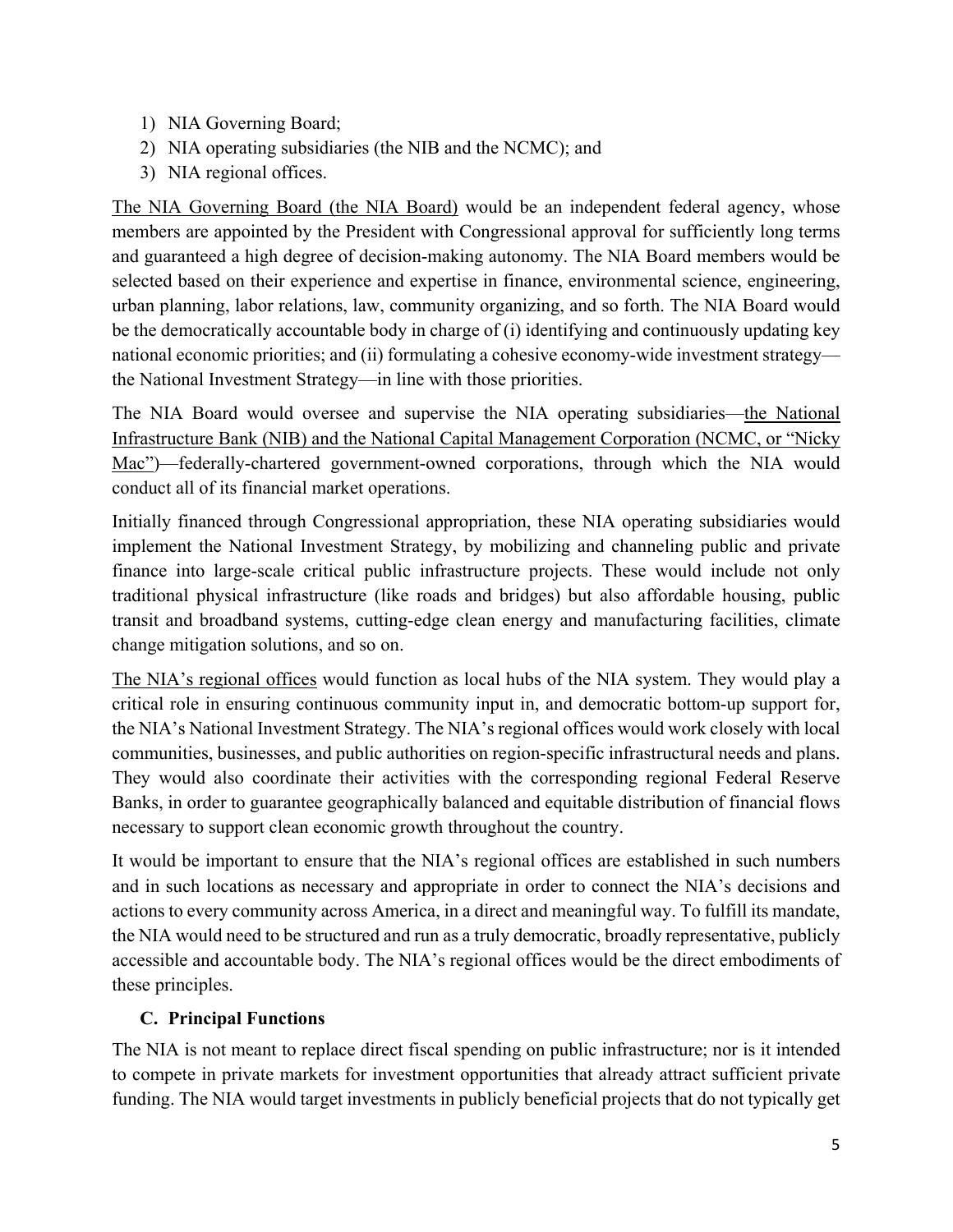funded at the necessary scale, either in private markets or through the existing fiscal channels. While there is plenty of private capital eager to invest in "hard" assets like toll roads in heavily trafficked areas, private investors are rationally averse to funding inherently risky transformative projects that take a long time to become profitable in any commercial sense. Public investment, in turn, is often constrained as a result of political and budgetary limitations, jurisdictional conflicts, and lack of internal coordination.

The NIB and Nicky Mac—the NIA's operating subsidiaries—would step into this persistent funding gap. The NIB will focus on traditional credit financing, while Nicky Mac will supply more risk-tolerant equity capital necessary for many transformative and innovative public infrastructure projects.

## 1. Credit Mobilization

The NIB would be the NIA's lender arm. Its primary mission will be to amplify and optimize the currently sub-optimal system of public-private cooperation in the arena of infrastructure finance.

The NIB would focus on credit-based financing of large-scale public infrastructure through loans, guarantees, insurance, securitization, and secondary market-making. It would purchase and pool revenue bonds and project bonds issued by municipalities, public utilities, state "green" banks, and other government instrumentalities, as well as qualifying private-sector bonds supporting publicly beneficial projects.

The NIB would finance its operations by issuing its own bonds, backed by their pooled assets and eligible for the Federal Reserve's purchases (much like Treasury and Agency securities are today). As discussed below, the Fed's provision of secondary-market liquidity for the NIB bonds would play a crucial role in making them an attractive "safe asset" for large swaths of institutional investors.

In essence, the NIB would operate along the historically familiar lines of the RFC and its surviving offspring, the home finance government-sponsored enterprises (GSEs). Currently, many infrastructure projects are deemed not economically viable mainly because private creditors are not willing to take on the complex task of valuing, tracking, and managing risks of multiple geographically dispersed and relatively small-scale projects. The illiquid and fragmented nature of the existing market for municipal bonds, in turn, hinders the ability of local and state governments to access affordable financing for these much-needed projects. The NIB would specifically target these scale inefficiencies by creating and maintaining a nationwide market for these traditional forms of infrastructure finance.

#### 2. Public Equity Investment and Asset Management

Nicky Mac would be the NIA's equity investment and asset management arm. It would focus on equity-based finance, more appropriate for truly transformative public and social infrastructure that bond investors consider too risky.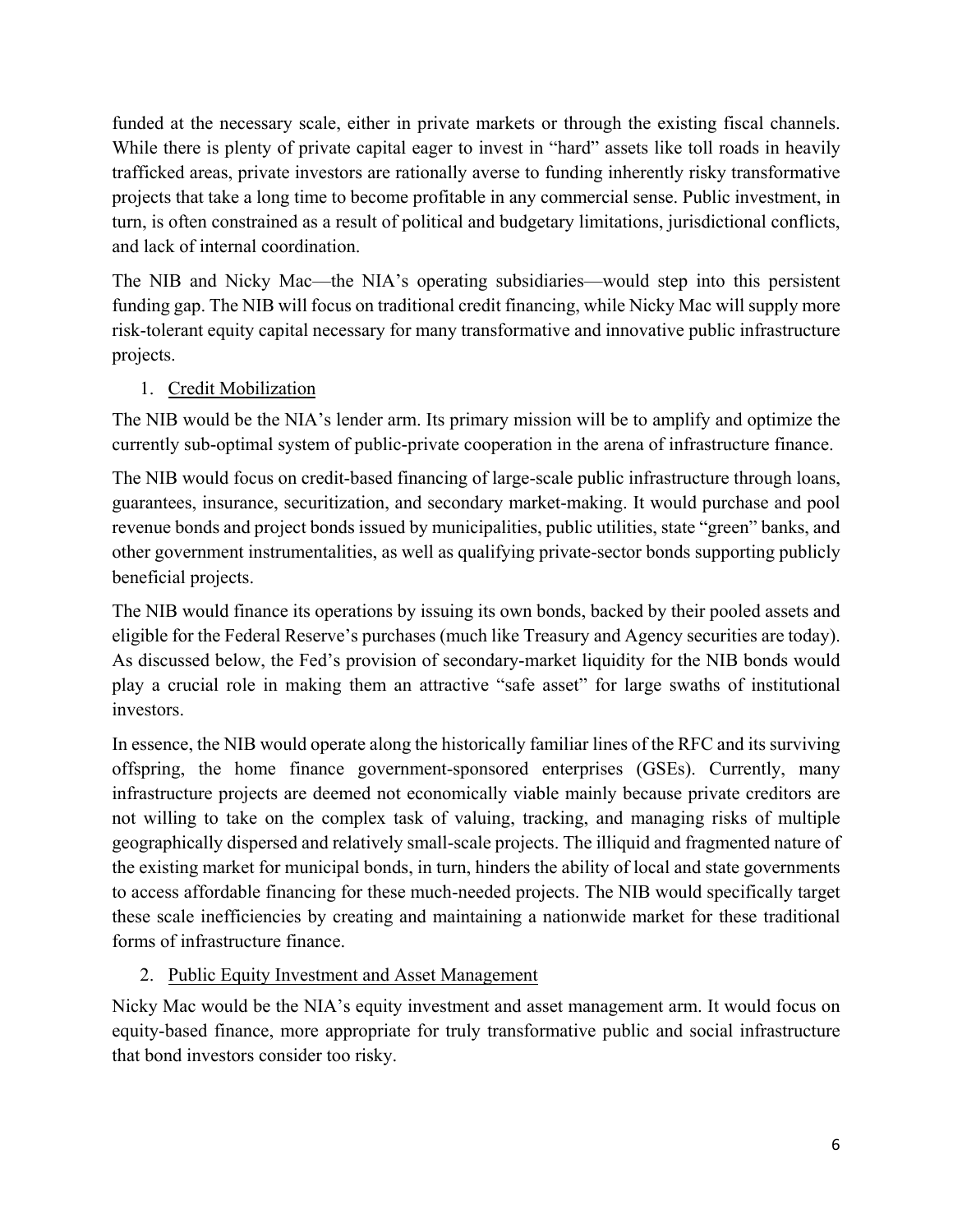Nicky Mac would set up a series of investment funds and solicit pension funds, endowments, and similar institutional investors to purchase passive equity stakes ("limited partner" interests) in its funds. Wall Street banks, private equity, and hedge funds would not be eligible participants. As the sole manager (or "general partner"), Nicky Mac would control each fund's investment decisions. Its in-house professional teams would select and manage, with appropriate public input and oversight, individual funds' portfolios of assets: nationwide clean energy and high-speed rail networks, regional air and water cleaning and preservation programs, new affordable housing developments, community healthcare facilities, and so on.

By taking equity stakes in multiple operating companies, Nicky Mac's funds would be able to finance a wide range of innovative projects that can potentially leapfrog the U.S. economy, in accordance with the NIA's long-term developmental goals. Creating this permanent base for largescale financing of forward-looking, technologically innovative enterprise would also critically strengthen the United States' global competitiveness and leadership, especially vis-à-vis China.<sup>18</sup> From this perspective, Nicky Mac's ability to build new domestic manufacturing capacity and supply chains has an added strategic significance.

Importantly, these projects need not all be commercially profitable in the conventional market sense or within a conventional timeframe. Unlike private fund managers, Nicky Mac would not have to squeeze cash revenues out of its portfolio assets to repay investors in its individual funds at the end of the typical 10-year term. This is because (1) its investments are driven not by shortterm profits but by long-term public policy considerations, and (2) if and when necessary, it can leverage its direct access to the federal government's financial resources (discussed below).

Both of these factors are fundamental to Nicky Mac's ability to fulfill its core mission. To attract significant inflows of private capital into its infrastructure funds, Nicky Mac would need to be able to reward fund investors for their participation in financing long-term publicly beneficial projects, even where such projects may not generate revenues that are easily captured by private interests.

Thus, Nicky Mac could guarantee return of the principal investment to those investing in funds prioritizing commercially unprofitable projects like toll-free roads, adult education centers, or various urgently needed improvements in low-income minority neighborhoods. Nicky Mac could also offer equity-like additional returns that reflect the current estimates of long-term local, regional, or national macroeconomic impacts of these funds' projects. If, for example, experts calculate that a particular fund's investments would generate an additional 5% in regional or national economic growth over a certain period of time, Nicky Mac would translate that projected public gain into a corresponding added return for the investors in the fund.

Of course, Nicky Mac would not manage all of its funds in a way necessitating the use of this option. The scale and diversification of the portfolio of assets under Nicky Mac's management are the key to its ability to generate sufficiently attractive returns through traditional means (operating revenues, profitable "exit" sales, etc.). Having this option, however, would critically augment Nicky Mac's freedom to channel large amounts of currently abundant private capital where the need for it is particularly urgent or its impact is particularly meaningful.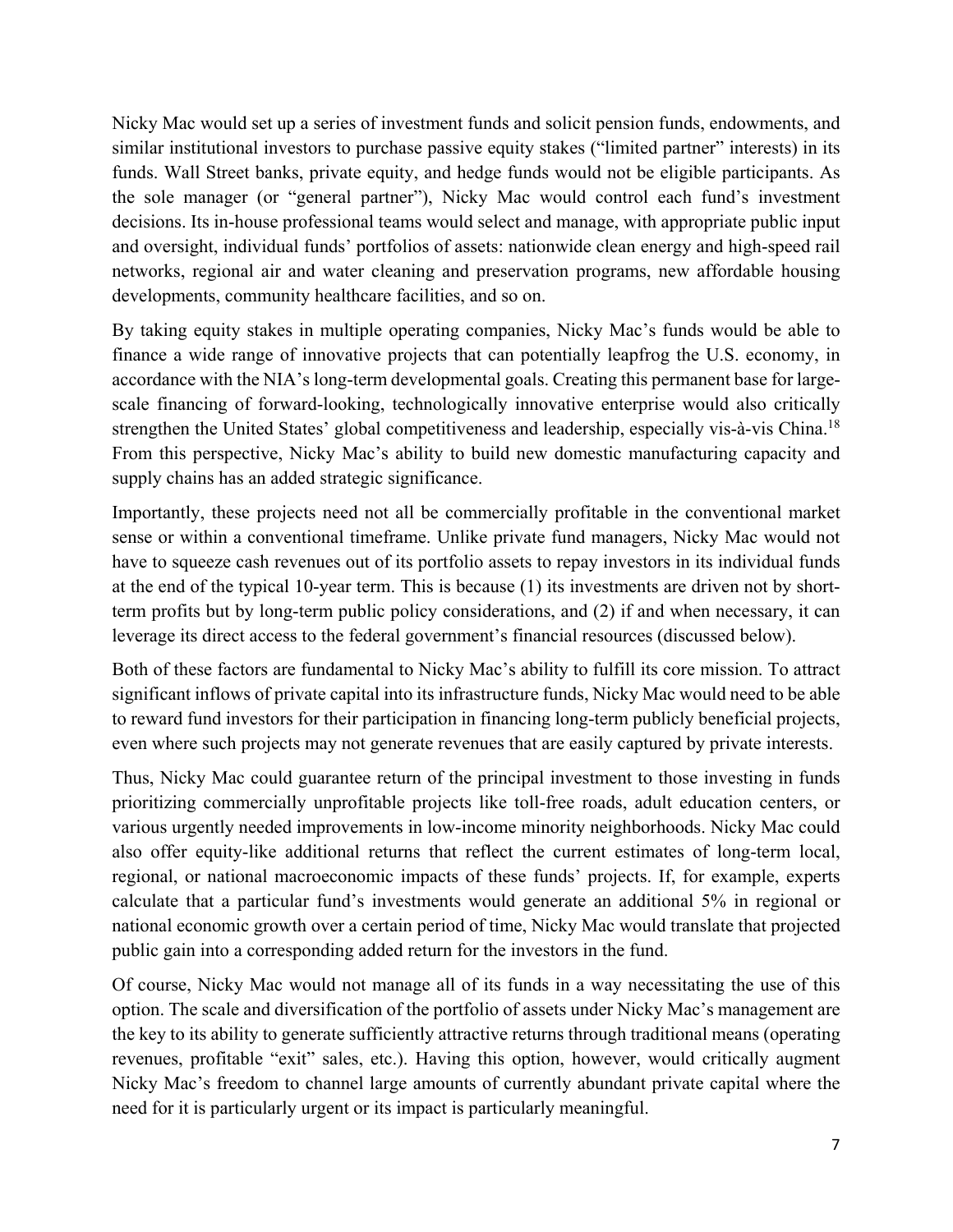Nicky Mac's unique ability to synthesize additional payouts would make the NIA funds a potentially highly attractive new "safe asset" class for large institutional investors—especially, public pension funds and mission-driven green-economy investors searching for yield that is also compatible with their core missions. Currently, public pension funds are among the largest investors in private equity funds, which means they are indirectly financing the industry known for breaking up American companies and laying off workers in the name of maximizing shortterm shareholder returns.<sup>19</sup> Investing in NIA instruments, by contrast, would enable America's pension funds to generate healthy, reliable returns by investing in publicly beneficial, employmentboosting projects.20

## **D. Funding**

Initially, the NIA's operations would need to be funded through Congressional appropriation. After an initial take-off period, the NIA would raise the bulk of its financing in capital markets, primarily through bond issuances and sales of passive equity interests in its investment funds, as described above. The expectation is that the NIA's total assets would be generating interest, dividends, and other revenues sufficient to cover its ongoing expenses. The larger and more diverse its project portfolio, the more flexibility the NIA will have in utilizing various streams of operating revenues to fulfil its current obligations.

To augment the NIA's practical capacity to finance what needs to be built, rather than what generates short-term profits, it is critical to grant the NIA operating subsidiaries direct access to liquidity support from the Federal Reserve. By maintaining a liquid secondary market for NIB bonds and a dedicated borrowing line for Nicky Mac, the Federal Reserve would effectively free the NIA from the debilitating constraints of "commercial viability." It would also give the NIA the flexibility to scale up its investments if and when necessary to sustain momentum in the economy.

In an emergency, the NIA's operating subsidiaries would have the right to borrow directly from the Treasury, at cost. As a practical matter, the NIA should not ever need to utilize this credit line: its own large portfolio of assets and the Federal Reserve liquidity facilities should obviate that need. It is nevertheless important to provide for this option, to signal to the market the Federal government's resolve to stand behind the NIA's obligations.

While the NIA issuances would not be direct obligations of the United States, the federal backstop would help to keep the NIA's cost of capital low.

#### **E. Crisis Response and "Bailout" Management Functions**

In a crisis, the NIA would manage federal funds appropriated by Congress to provide financial assistance to private and public entities in distress. It would allocate emergency credit to specific entities, negotiate and enforce applicable conditions, and take and manage the Federal government's equity stakes in firms receiving bailouts—in compliance with clear guidelines and strictly with a view to maximizing the public's overall welfare. The NIA's guidelines would explicitly mandate maximizing payroll retention and uninterrupted provision of social services to employees and communities as part of any emergency assistance package. For large corporations,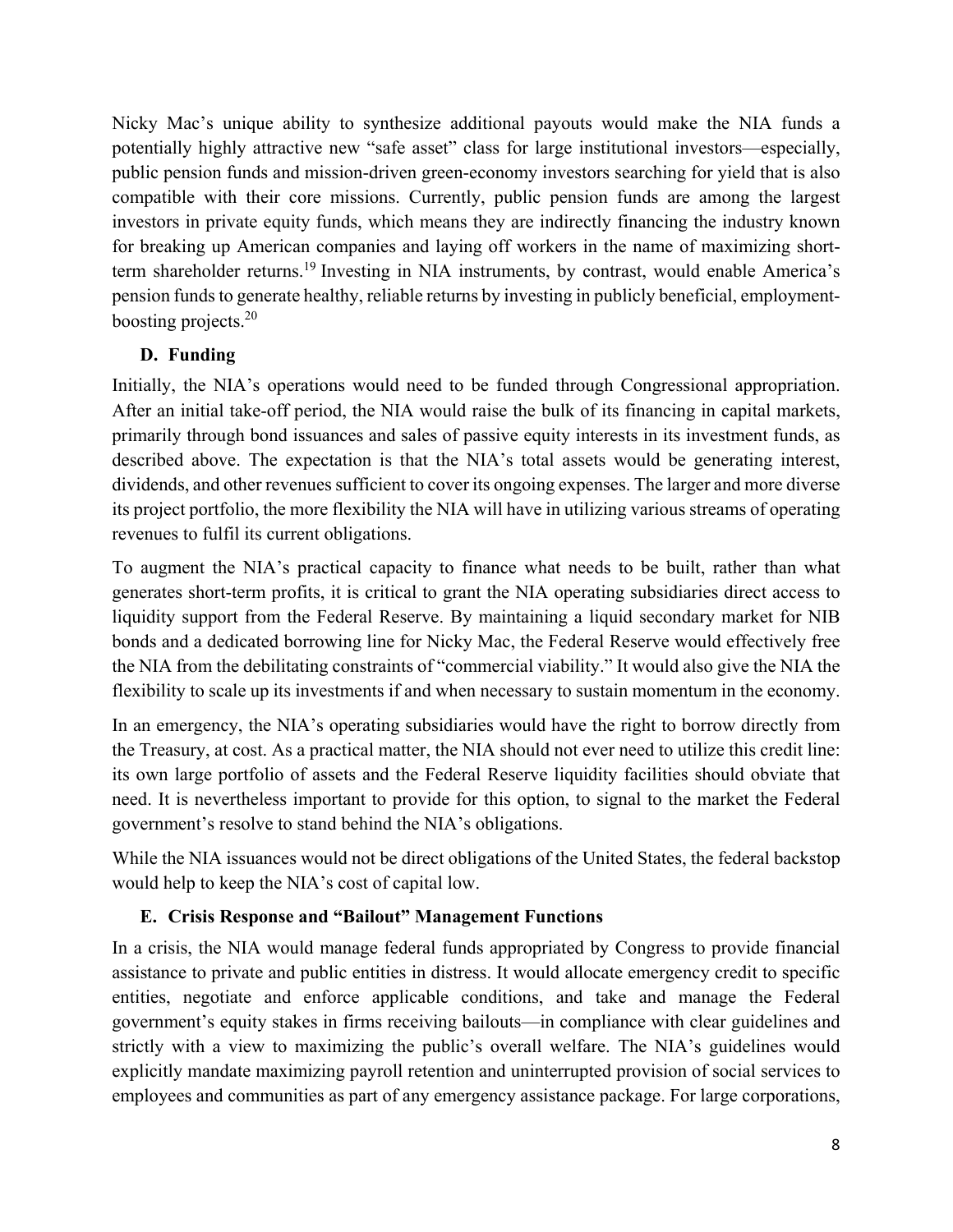they would also condition bailouts on specific changes to their dividend and stock buyback policies and executive compensation.<sup>21</sup> The NIA's policies and procedures would ban conflicts of interest, favoritism, and outside interference in the allocation process.

In effect, the NIA would be a designated public entity performing functions currently divided among the Treasury and the Federal Reserve—and outsourced to private asset managers like Blackrock and State Street. This would remove the need for complex arrangements and subsequent political frictions between the Treasury and the Federal Reserve, eliminate the inevitable conflicts of interest on the part of private asset managers, and increase the transparency of the bailout process. The NIA's institutional expertise and operational efficiency would also make future crisis responses much faster and more effective.

In the absence of a systemic crisis, the NIA could potentially perform the same functions with respect to financially distressed firms in specific sectors that (a) require large-scale financial support and restructuring while (b) preserving their workforce and their economic role in the community. Rather than compete with private distressed-debt investors, the NIA would assist only those companies that would otherwise not be able to access sufficiently plentiful and affordable financing for this type of a socially optimal corporate restructuring. Heavily indebted companies in the fossil fuel industry and commercial real estate (CRE) sectors might be potential beneficiaries of this approach. The NIA could help to recapitalize struggling oil and gas or coal companies, redeploy their resources for remediation of old wells and mines, and then gradually transition them either to renewable energy production or, in some cases, to a different line of business. With CRE entities, the NIA could repurpose the land to build affordable housing.

#### **F. Public Accountability**

Portfolio Selection Process. The NIB and Nicky Mac would be subject to robust procedural rules for making and vetting investment decisions, to ensure that their business activities are properly insulated from undue influence both by private sector interests and by political incumbents. The NIB and Nicky Mac would select the bulk of individual projects for inclusion in their asset portfolios through public auctions. Any public or private entity with an economically viable plan for providing currently under-provided collective goods would have a fair and equal opportunity to apply for NIA funding. The NIA's regional offices would play a particularly important role in this process. A specially designated committee of the NCMC or the NIB, as appropriate, would conduct a thorough analysis of each proposed project and choose the ones that meet their formalized and transparent—internal requirements.

Public Interest Council. To enhance the NIA's democratic accountability, it would be important to establish a special Public Interest Council (the Council). The Council would comprise academic experts and public interest advocates, all of whom are independent of both the industry and the government. It would perform an advisory and evaluative role, by providing an independent intellectual perspective on substantive policy issues faced, and strategic decisions made, by the NIA in the course of fulfilling its mandate. The Council would submit mandatory annual reports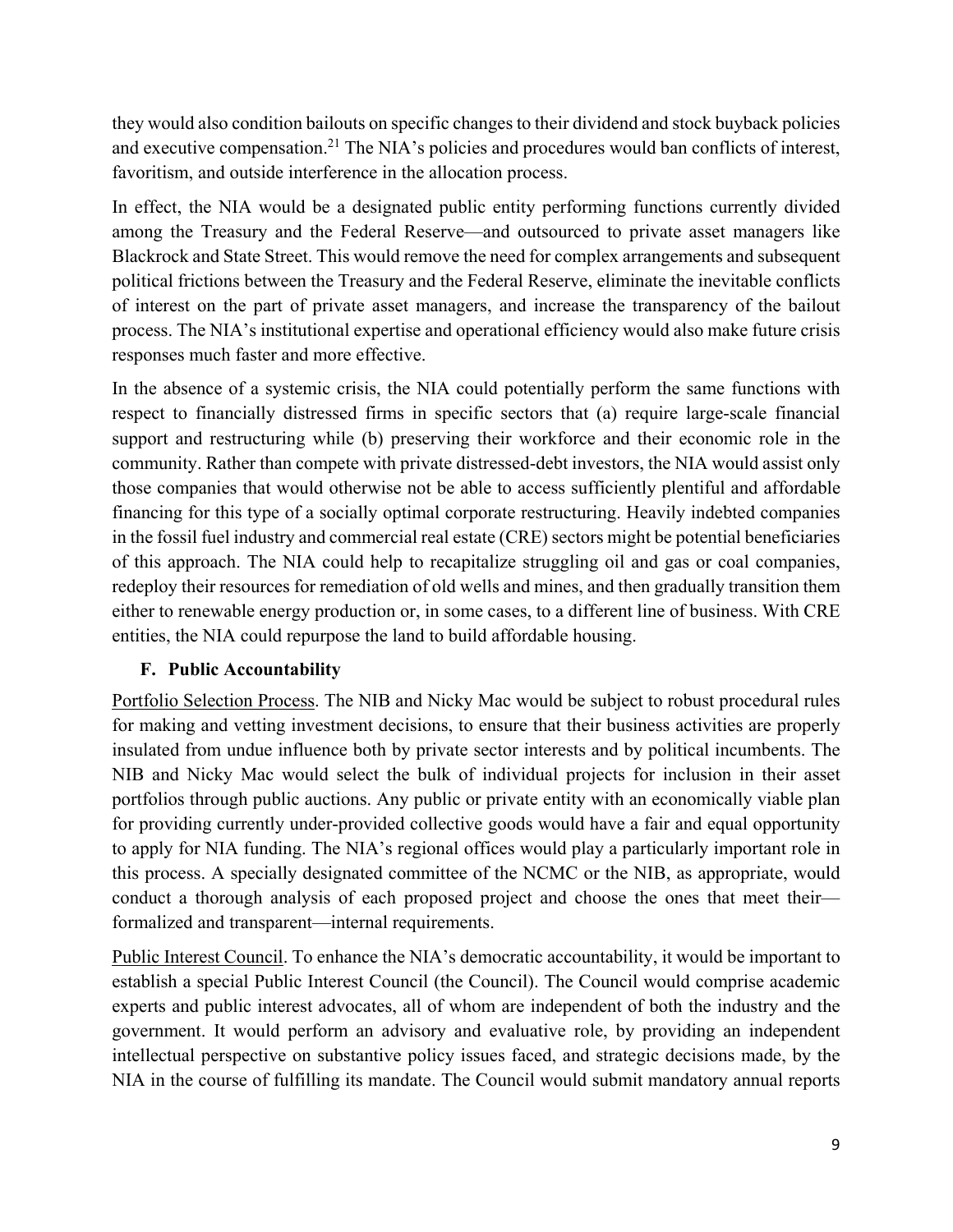to Congress, containing its assessments, criticisms, and non-binding recommendations for improvement of the NIA's performance.

Establishing this new institutional channel for inserting public interest into the NIA's political accountability structure would serve as a powerful check against the strong pull of industry influence. More broadly, it would create a democratic forum for more transparent and inclusive discussions of the NIA's investment choices and their impact on communities and businesses.

Congressional Reports and Audits. The NIA Board would be required to submit annual reports to Congress, outlining the basic principles of the NIA's National Investment Strategy, explaining significant changes in its objectives over various time horizons, and discussing the NIA's actions in the process of accomplishing these objectives. The Chair of the NIA Board, along with the heads of the NIB and Nicky Mac, would also provide annual Congressional testimony on these matters.

The NIA Board would be subject to annual audit by the Government Accountability Office (GAO). The NIB and Nicky Mac would be subject to annual independent audits of their financial performance and operations by a special audit panel comprising representatives of the GAO and major public accounting firms.

## **III. THE BENEFITS OF THE NIA MODEL: SCALE, FLEXIBILITY, SYSTEMIC IMPACT**

As this overview shows, the NIA proposal seeks to establish a core platform for coordinating and amplifying the flow of public and private capital into the nationwide construction and modernization of critical physical and social infrastructure. The NIA is designed as an ambitious but flexible institution of public finance, a market actor with the technical expertise and policy tools necessary to lead the process of rebuilding the U.S. economy. In this sense, the NIA would be a more robust version of the old RFC.

The scale and scope of the NIA's mission and operations, built into its design, also distinguish the NIA model from most typical "infrastructure bank" proposals.<sup>22</sup> The NIA proposal includes a more flexible and capacious version of an infrastructure bank—the NIB, focused on lending and making markets in infrastructure bonds—and adds to it a separate public platform for equity-based infrastructure finance and asset management. This is a crucial addition. By actively participating in both credit and equity markets, the NIA would be able to mobilize far greater quantities of private capital with a broader range of risk appetites and, accordingly, finance more ambitious and transformative public infrastructure projects on a much larger scale.

Bringing more private investment into clean energy and transit, affordable housing, domestic manufacturing, and other types of public infrastructure—especially in low-income areas and disadvantaged communities—is a fundamentally efficient public policy. It would amplify the impact of, and reduce the pressure on, direct federal spending. It would also allow the NIA to pursue a bolder and more assertive agenda, without being hamstrung by jurisdictional constraints and bureaucratic red tape.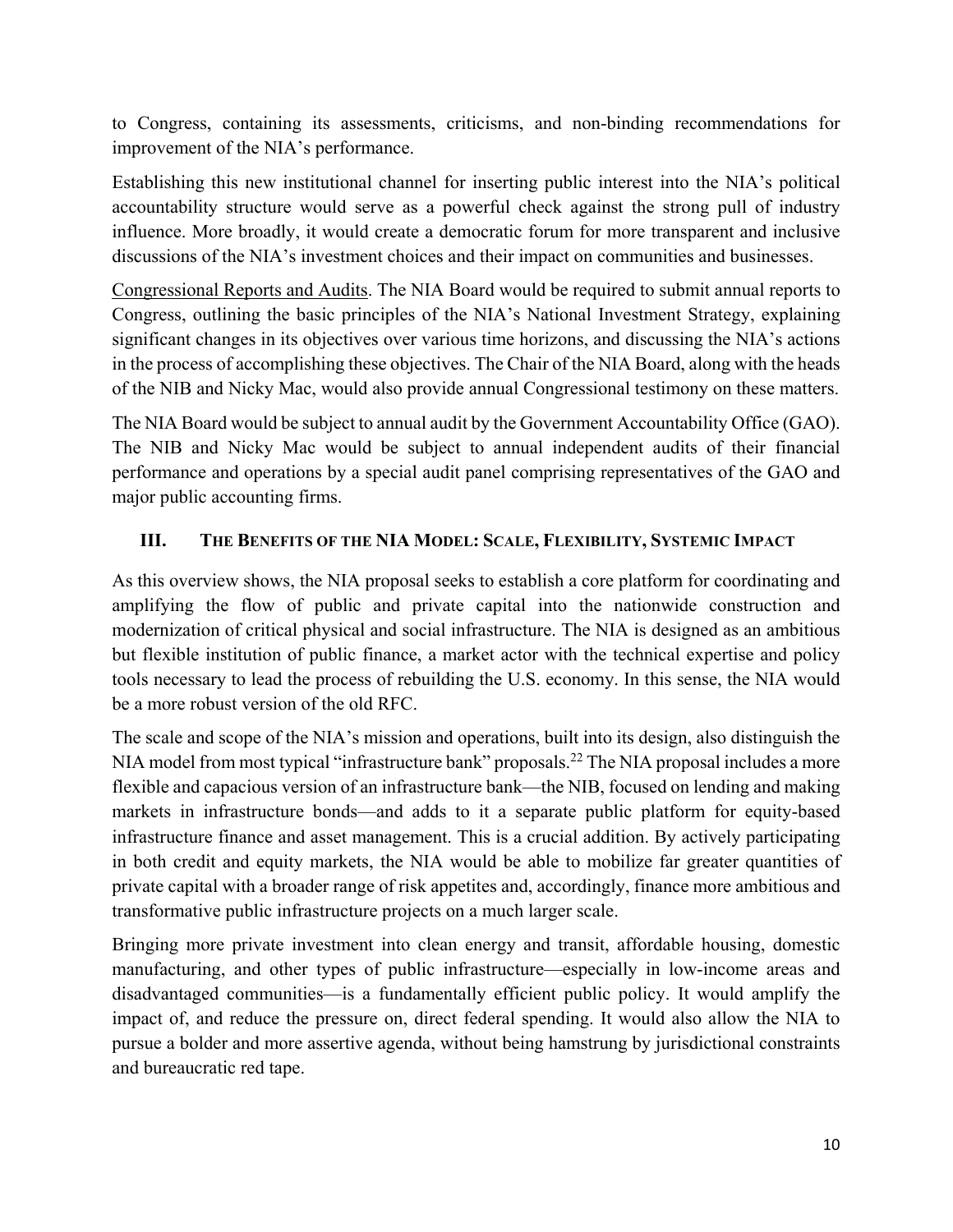It is critical to emphasize, however, that the NIA model is the exact opposite of traditional "publicprivate partnerships" (PPPs). In contrast to the largely discredited PPP model, in which private actors manage public funds, the NIA would manage the deployment of private money in the public interest. Private investors would not have control over the NIA's investment decisions, which would be driven by the goals and priorities defined in the National Investment Strategy.

In short, as a public market actor, the NIA would be able to build more of what America needs. It would strategically and continuously channel capital toward critical infrastructure projects that advance multiple public policy goals: decarbonization and sustainability, racial and economic justice, domestic job-creation, and many others. The NIA's extensive and flexible toolkit would allow it to tackle these overlapping problems in an integrated manner.

For example, many low-income rural communities and racially segregated urban areas, where the demand for affordable housing is especially high, also urgently need clean water and air, public transit, better schools, broadband services, street lighting, and other basic public infrastructure goods. The NIA would be well-situated to address these multiple needs, either on its own or in partnership with other federal, state, or local authorities. The NIA would not only help to finance the construction of high-quality, climate-resilient housing units—it would also provide credit for, or make equity investments in, specific infrastructural improvements supporting the new housing growth. Moreover, the NIA's investments in new manufacturing facilities, inter-city or regional public transit systems, environmental cleanup, and other projects in the greater geographic area around new housing developments would likely spur local economic growth and, ultimately, reduce the overall level of poverty in the target communities.

This is, of course, only a general sketch of how the NIA can "build back better" by taking an integrated approach to complex socio-economic problems that require coordinated large-scale solutions. The existing patchwork of public entities and private actors, operating under different institutional and financial constraints, are often unable to provide such systemic solutions. The NIA's broad mandate and flexible financing tools are key to its ability to step into these structural gaps, coordinate multiple capital streams, and effectively manage the collective effort to generate catalytic change.

A strong and nimble NIA would also be a formidable competitor to private equity (PE) firms that continue to accumulate and concentrate ownership and control of American companies and real estate assets. The COVID pandemic could potentially accelerate this trend, with many distressed businesses presenting cheap investment opportunities for large PE funds.<sup>23</sup> This is a deeply troubling prospect, given PE's strategic focus on maximizing short-term profits through high leverage, asset stripping, massive layoffs at portfolio companies, and other exploitative actions.<sup>24</sup> In the aftermath of the 2008 financial crisis, for example, large PE firms reaped huge profits from buying up foreclosed residential properties at deeply discounted prices, increasing rents, evicting tenants, and ultimately destroying many working-class communities and communities of color. That is how Blackstone and other PE giants became the largest landlords in Atlanta, Chicago, Phoenix, Los Angeles, and other American cities.<sup>25</sup> There are reasons to be concerned that post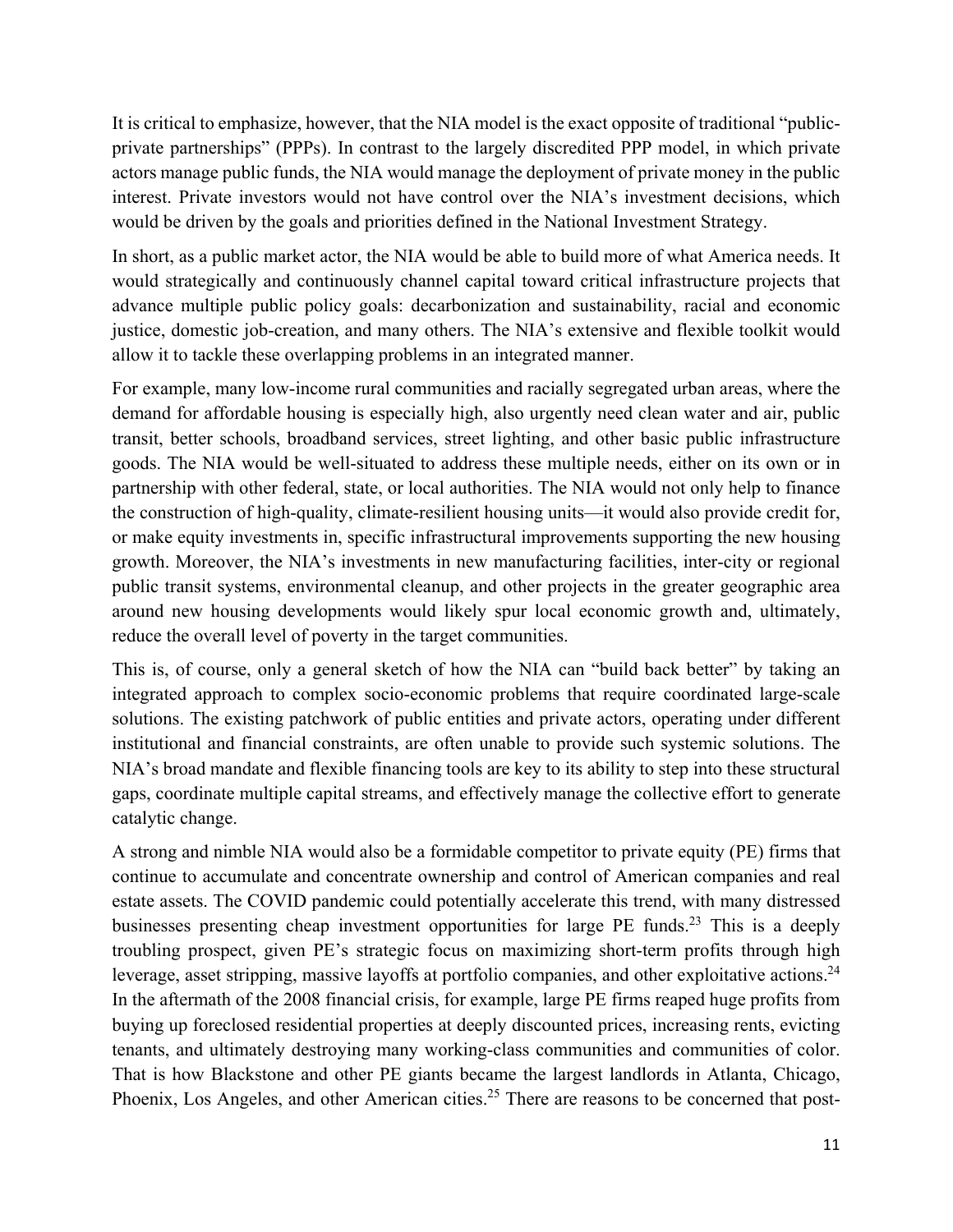COVID foreclosures and evictions could lead to yet another repeat of this pattern, with even more devastating consequences for the most vulnerable Americans.<sup>26</sup>

The NIA could prevent this outcome. Nicky Mac, for example, could purchase distressed real estate assets and manage them in ways that increase the well-being of affected communities. Depending on the circumstances, it could restore, rebuild, or repurpose various properties—again, in an integrated fashion, as part of its broader investment strategy. With good management, these assets could generate solid long-term returns for Nicky Mac funds, while also preserving and strengthening communities hit hard by the COVID crisis.

The NIA would also compete with PE firms by attracting pension funds and other institutional investors that currently supply the bulk of PE funds' capital.<sup>27</sup> This is an uneasy tradeoff for pension funds, struggling to generate sufficient returns to cover their long-term liabilities. The NIA would give pension funds a new productive (rather than extractive) outlet for their capital: lowrisk debt and equity instruments issued by a large public entity and backed by long-term infrastructure assets.

In effect, by offering this attractive new "safe" asset class to institutional investors, the NIA would help to solve presently intractable problems with the persistent misallocation of capital and excessive accumulation of risk and leverage in the financial system. By draining large institutional investors' demand away from speculative short-term assets, the NIA would enhance systemic financial stability and create currently scarce "patient" capital dedicated to social, racial, and environmental justice. This would fundamentally change the core balance of public and private power in our finance and in our economy.

 $*$   $*$ 

In the face of global pandemics, climate change, increasing inequality, and a host of other challenges, it is critical to recognize—explicitly and unequivocally—that economic recovery and renewal are not "one-off" projects but forward-looking, enduring processes in need of continuous coordination and financing. Rebuilding America's economic and political strength requires a deliberate effort to channel capital toward structurally balanced, inclusive, equitable, and sustainable growth and development of its real economy. The National Investment Authority is proposed as a permanent federal institution that would lead, coordinate, and manage that effort on an ongoing basis. It is critical that Congress establish such an institution and put it to work on behalf of the American people.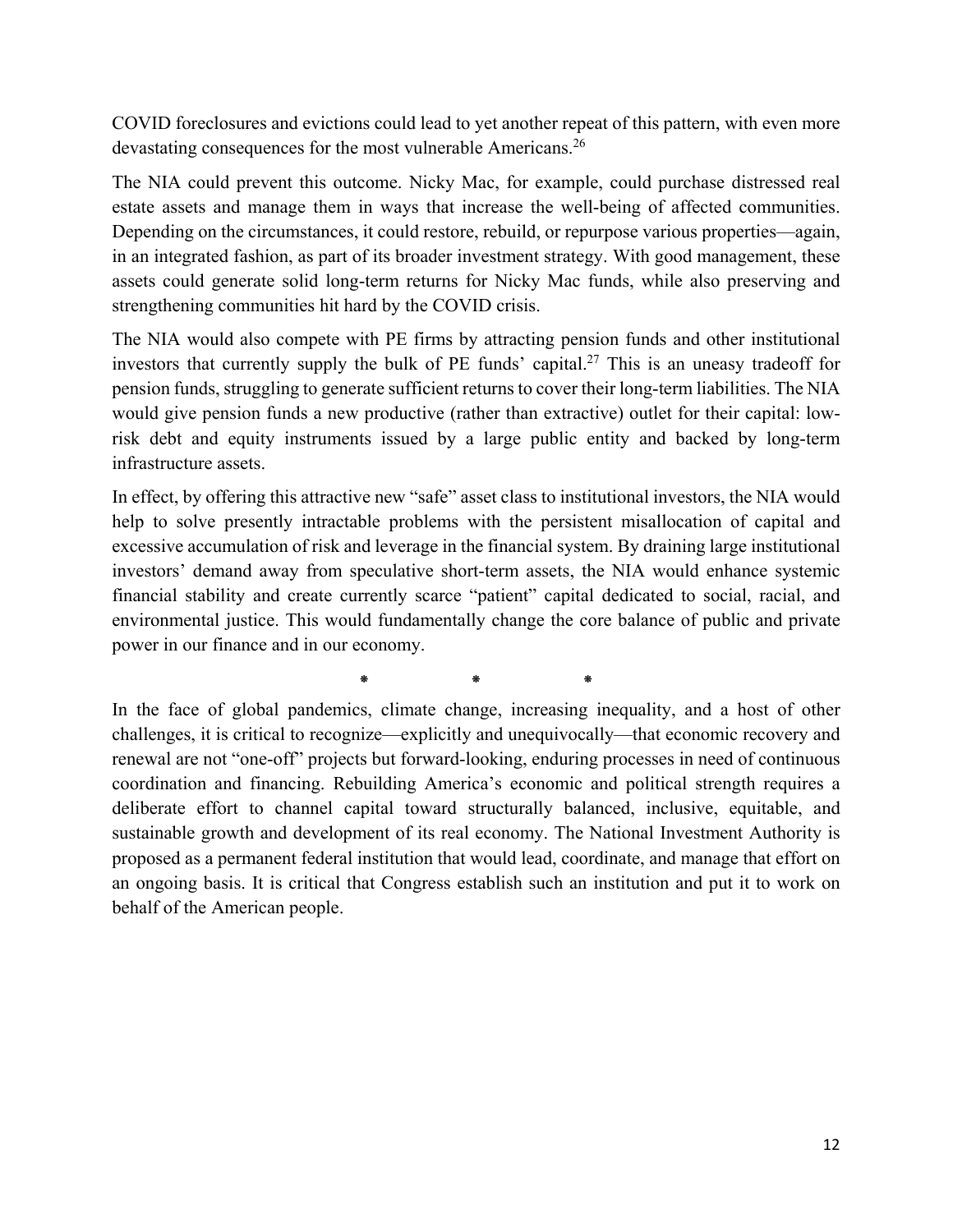Emily Benfer et al., *The COVID-19 Eviction Crisis: An Estimated 30-40 Million People in America Are At Risk*, ASPEN INSTITUTE (Aug. 7, 2020), https://www.aspeninstitute.org/blog-posts/the-covid-19-eviction-crisis-anestimated-30-40-million-people-in-america-are-at-risk/#comments. 4 The White House, "Fact Sheet: The American Jobs Plan" (Mar. 31, 2021) , *available at*

https://www.whitehouse.gov/briefing-room/statements-releases/2021/03/31/fact-sheet-the-american-jobs-plan/. 5 *Id.*

6 David Dayen, *First 100: Public Investment Can't Be a Jackpot for Private Thieves*, THE AMERICAN PROSPECT (Apr. 6, 2021), https://prospect.org/first100/public-investment-jackpot-for-private-thieves-infrastructure-consultants-<br>privatization/.

privatization/. 7 *See* Saule T. Omarova, *Public Investment Reimagined: A National Investment Authority*, THE AMERICAN PROSPECT (Dec. 1, 2020), https://prospect.org/economy/public-investment-reimagined-a-national-investmentauthority/. 8 *Id.*

<sup>9</sup> *See* James Butkiewicz, *Reconstruction Finance Corporation*, EH.NET, https://eh.net/encyclopedia/reconstructionfinance-corporation/. 10 *Id.*

<sup>11</sup> *Id.*

<sup>12</sup> *See, e.g.,* Todd Tucker, *Why We Need a New Reconstruction Finance Corporation*, Roosevelt Institute (May 8, 2020), https://rooseveltinstitute.org/2020/05/08/why-we-need-a-new-reconstruction-finance-corporation/; Ilmi Granoff, Douglass D. Sims, Todd N. Tucker, *How a New RFC Connects to a Green New Deal,* THE AMERICAN PROSPECT (Dec. 1, 2020), https://prospect.org/economy/how-a-new-rfc-connects-to-a-green-new-deal/. 13 *See, e.g.,* Saule T. Omarova, *Public Investment Reimagined: A National Investment Authority*, THE AMERICAN

PROSPECT (Dec. 1, 2020), https://prospect.org/economy/public-investment-reimagined-a-national-investment-

authority/; Saule T. Omarova, *The Climate Case for a National Investment Authority*, DATA FOR PROGRESS REPORT (Aug. 5, 2020), https://www.dataforprogress.org/memos/the-climate-case-for-a-national-investment-authority.;

Saule T. Omarova, *A National Investment Authority – Financing America's Future*, DATA FOR PROGRESS & THE JUSTICE COLLABORATIVE INSTITUTE (July 9, 2020), https://www.dataforprogress.org/memos/national-investmentauthority; Saule T. Omarova, *Why We Need A National Investment Authority* (2020),

http://ssrn.com/abstract=3566462; Saule T. Omarova, *Crises, Bailouts, and the Case for a National Investment Authority*, JUSTMONEY.ORG. (Apr. 1, 2020), https://justmoney.org/s-omarova-crises-bailouts-and-the-case-for-anational-investment-authority/.; Saule T. Omarova, *What Kind of Finance Should There Be?* 83 L. & CONTEMP. PROB*.*195 (2020); Robert C. Hockett & Saule T. Omarova, *Private Wealth and Public Goods: A Case for a National* 

*Investment Authority*, 43 J. CORP. L. 101 (2018). 14 *See* Saule T. Omarova, *Why We Need A National Investment Authority* (2020), http://ssrn.com/abstract=3566462; Saule T. Omarova, *The Climate Case for a National Investment Authority*, DATA FOR PROGRESS REPORT (Aug. 5, 2020), https://www.dataforprogress.org/memos/the-climate-case-for-a-national-investment-authority.

<sup>15</sup> *See, e.g.,* Lev Menand, *The Federal Reserve and the Crisis of 2020*, 24 STANFORD J. L. BUS. & FIN. (forthcoming 2021).

<sup>16</sup> *See, e.g*., Pete Schroeder, Michelle Price*, U.S. Fed Hires BlackRock to Help Execute Mortgage-Backed Securities Purchases*, REUTERS.COM (Mar. 24, 2020), https://www.reuters.com/article/us-health-coronavirus-fed-banks/us-fed-<br>hires-blackrock-to-help-execute-mortgage-backed-securities-purchases-idUSKBN21B3E0.

<sup>17</sup> See, e.g., Pedro da Costa, *A Glaring New Conflict of Interest Undermines Public Trust in Federal Reserve,* FORBES.COM (Apr. 20, 2020), https://www.forbes.com/sites/pedrodacosta/2020/04/20/a-glaring-new-conflict-of-<br>interest-undermines-public-trust-in-federal-reserve/?sh=1f13bb8a135d.

<sup>18</sup> See, e.g., Ryan Haas, *How China Is Responding to escalating Strategic Competition with the U.S.*, BROOKINGS INSTITUTION (Mar. 1, 2021), https://www.brookings.edu/articles/how-china-is-responding-to-escalating-strategic-

competition-with-the-us/. 19 *See, e.g*., Christine Idzelis, *The World's Dominant Investors in Private Equity*, INSTITUTIONAL INVESTOR (Nov. 6, 2020), https://www.institutionalinvestor.com/article/b1p4bkg405f9k3/The-World-s-Dominant-Investors-in-Private-Equity.

<sup>&</sup>lt;sup>1</sup> See "Housing Is Infrastructure Act of 2020," H.R. 5187 (116<sup>th</sup> Congr.), *available at* https://www.congress.gov/116/crpt/hrpt686/CRPT-116hrpt686.pdf. 2

Yung Chun and Michael Grinstein-Weiss, *Housing Inequality Gets Worse as the COVID-19 Pandemic Is Prolonged*, BROOKINGS INSTITUTION (Dec. 18, 2020), https://www.brookings.edu/blog/upfront/2020/12/18/housing-inequality-gets-worse-as-the-covid-19-pandemic-is-prolonged/. 3